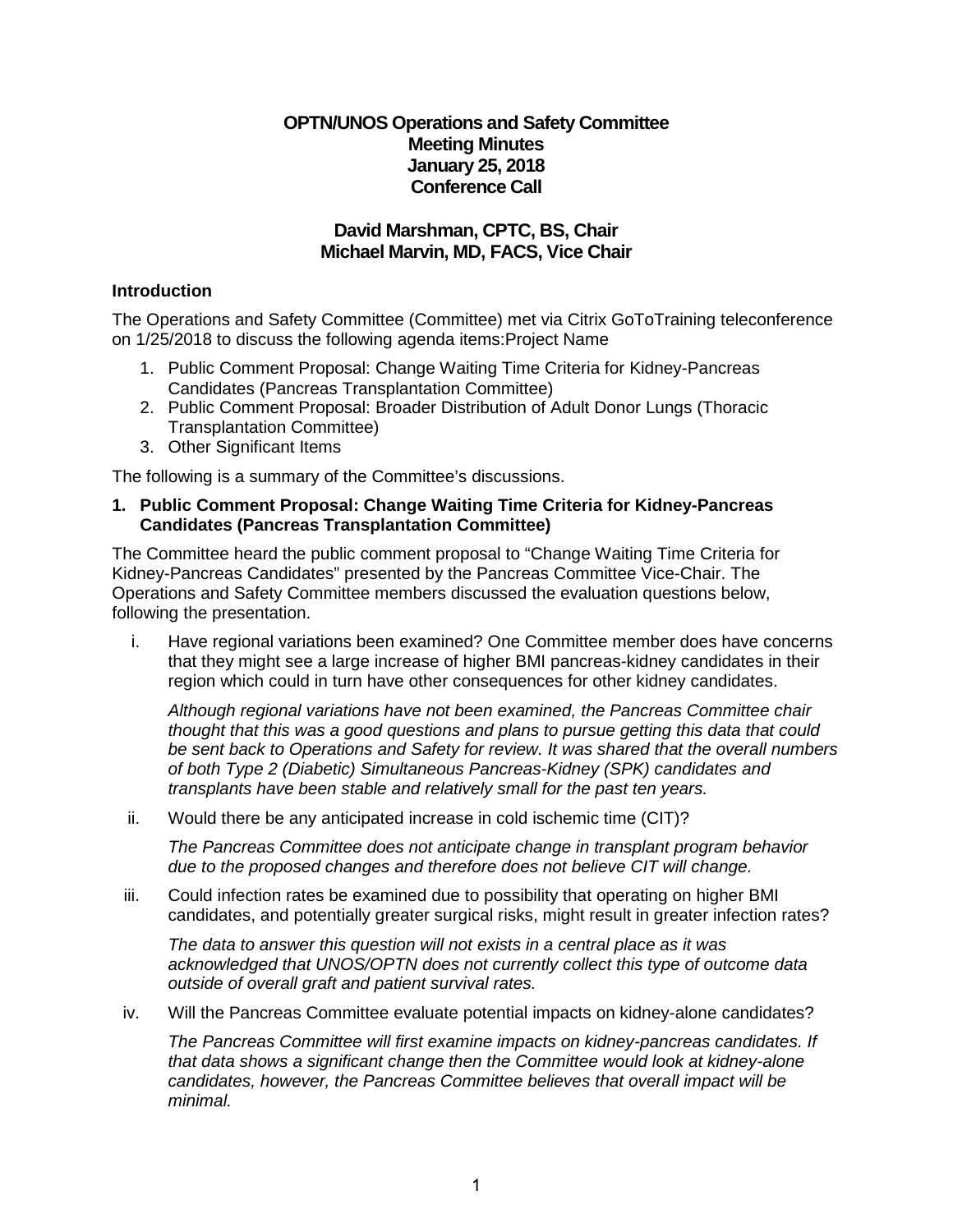The Committee expressed appreciation for the answers and plans to support this proposal.

# **2. Proposal 2: Thoracic Committee: Broader Distribution of Adult Donor Lungs**

The Committee heard the public comment proposal on "Broader Distribution of Adult Donor Lungs" presented by the Thoracic Organ Transplantation Committee Chair. The Operations and Safety Committee members had several comments and questions as outlined below. The responses from the Thoracic chair are also included.

i. The Committee suggests analyzing the impact of changes in distance when the donor hospital is not the same as the recovery hospital. This situation will impact allocation and could have an impact on the overall objectives.

*The Thoracic Committee is aware of the need for this data analysis and will be working to answer this question during public comment.*

ii. Due to the complexities of running simultaneous match runs and knowing when to follow which match and then when to switch to another match, the Operations and Safety Committee strongly suggests that prompts and alerts similar to what exists for liverintestine/multi-visceral matches be added in UNetSM for heart-lung allocation. Multi-organ allocation can be very confusing and knowing when to switch match runs might be challenging. Having a "smart" system will assist procurement staff to operationalize the proposed policy in a reliable, consistent and equitable fashion.

*Although IT programming is not currently part of this proposal, the Thoracic Committee agrees that this is a good idea and will explore the feasibility of adding some electronic instructional assistance similar to existing prompts.*

*iii.* When taking away the highly sensitized option there might be unintended consequences.

*The sensitization policy for heart candidates and lung candidates is currently the same. It is used more frequently for hearts than for lungs (there are no known instances of the lung policy being used). So, the Committee felt removing the sensitization policy for lung candidates only was not too risky.*

*iv.* There are concerns that heart candidates with congenital heart disease (CHD) will be disadvantaged by the proposed heart-lung policy, because if the OPO allocates the heart-lungs off the lung side, the lung can pull the heart unless there is a status 1 or 2 adult heart candidate or pediatric status 1A candidate in the first few classifications that needs the heart. CHD candidates in the new allocation system for hearts may not qualify for status 1 and 2, so lung candidates may pull hearts away from those heart candidates.

*The Thoracic Committee will further explore this concern. There is specific guidance out for CHD candidates, as well as restrictive and hypertrophic cardiomyopathy candidates that can assist partially with this concern by guiding review boards on when to grant exceptions into the higher statuses for those candidates even if they don't qualify under policy. Additionally, there are relatively few heart-lung transplants each year (28-35) so this "disadvantage" would rarely occur. However, the Thoracic Committee will take this comment into consideration to make sure the proposed heart-lung policy is not creating an unintended impact on CHD patients.*

v. Having two different distances for first-level zones (heart  $=$  500 nautical miles; lung  $=$ 250 nautical miles) might cause further confusion.